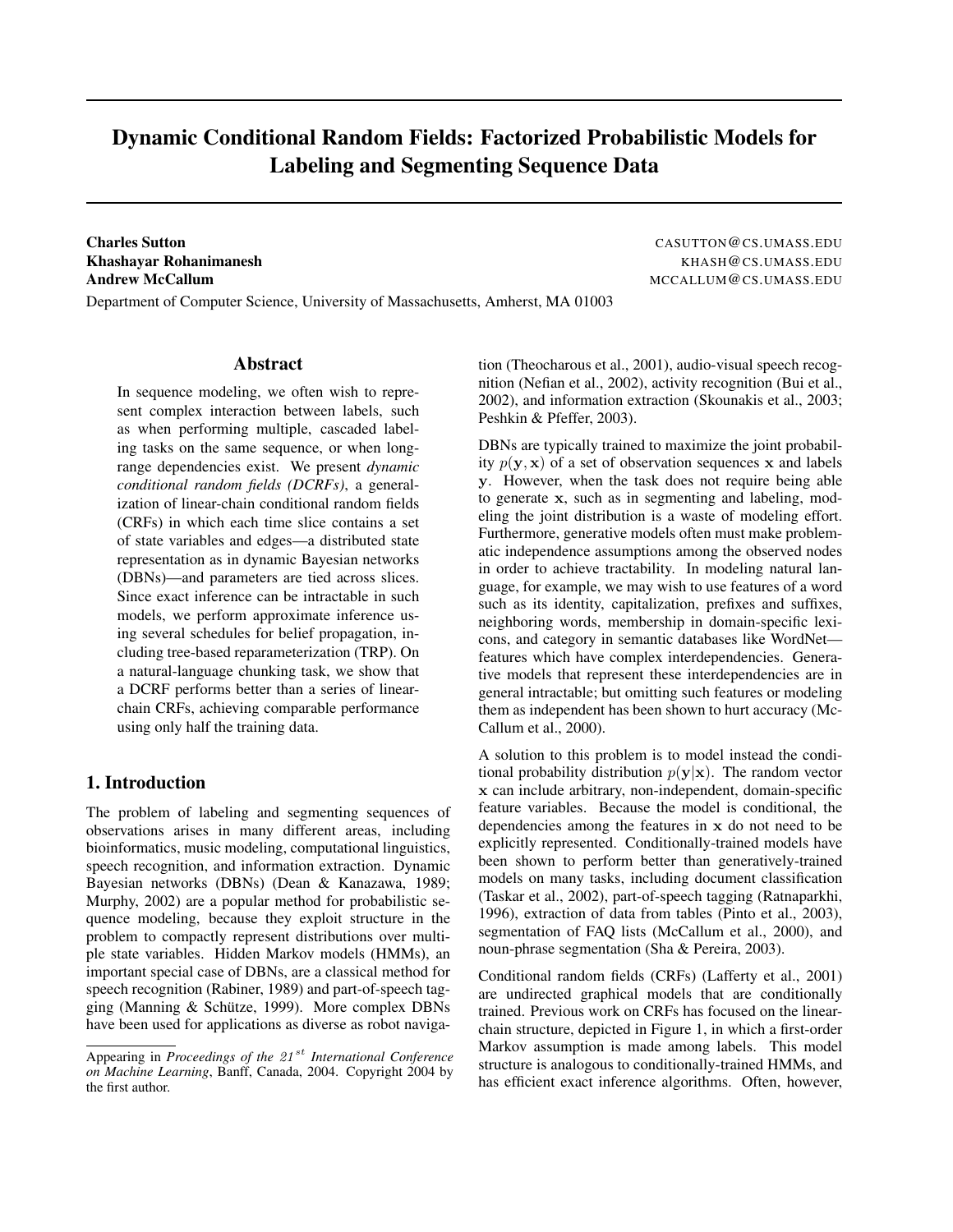we wish to represent more complex interaction between labels—for example, when longer-range dependencies exist between labels, when the state can be naturally represented as a vector of variables, or when performing multiple cascaded labeling tasks on the same input sequence (which is prevalent in natural language processing, such as part-of-speech tagging followed by noun-phrase segmentation).

In this paper, we introduce *Dynamic CRFs (DCRFs)*, which are a generalization of linear-chain CRFs that repeat structure and parameters over a sequence of state vectors allowing us to represent distributed hidden state and complex interaction among labels, as in DBNs, and to use rich, overlapping feature sets, as in conditional models. For example, the factorial structure in Figure 1(b) includes links between cotemporal labels, explicitly modeling limited probabilistic dependencies between two different label sequences. Other types of DCRFs can model higher-order Markov dependence between labels (Figure 2), or incorporate a fixed-size memory. For example, a DCRF for part-ofspeech tagging could include for each word a hidden state that is true if any previous word has been tagged as a verb.

Any DCRF with multiple state variables can be collapsed into a linear-chain CRF whose state space is the crossproduct of the outcomes of the original state variables. However, such a linear-chain CRF needs exponentially many parameters in the number of variables. Like DBNs, DCRFs represent the joint distribution with fewer parameters by exploiting conditional independence relations.

Within natural-language processing, DCRFs are especially attractive because they are a probabilistic generalization of cascaded, weighted finite-state transducers (Mohri et al., 2002). In general, many sequence-processing problems are traditionally solved by chaining errorful subtasks such as FSTs. In such an approach, however, errors early in processing nearly always cascade through the chain, causing errors in the final output. This problem can be solved by jointly representing the subtasks in a single graphical model, both explicitly representing their dependence, and preserving uncertainty between them. DCRFs can represent dependence between subtasks solved using finite-state transducers, such as phonological and morphological analysis, POS tagging, shallow parsing, and information extraction.

We evaluate DCRFs on a natural-language processing task. A factorial CRF that learns to jointly predict parts of speech and segment noun phrases performs better than cascaded models that perform the two tasks in sequence. Also, we compare several schedules for belief propagation on this task, showing that although exact inference is feasible, approximate inference has lower total training time with no loss in performance.

The rest of the paper is structured as follows. In section 2, we describe the general framework of CRFs. Then, in sec-



Figure 1. Graphical representation of (a) linear-chain CRF, and (b) factorial CRF. Although the hidden nodes can depend on observations at any time step, for clarity we have shown links only to observations at the same time step.

tion 3, we define DCRFs, and explain methods for approximate inference and parameter estimation. In section 4, we present the experimental results. We conclude in section 5.

# **2. CRFs**

*Conditional random fields* (CRFs) (Lafferty et al., 2001) are undirected graphical models that encode a conditional probability distribution using a given set of features. CRFs are defined as follows. Let  $G$  be an undirected model over sets of random variables y and x. As a typical special case,  $y = \{y_t\}$  and  $x = \{x_t\}$  for  $t = 1, \ldots, T$ , so that y is a labeling of an observed sequence x. If  $C = \{\{\mathbf{y}_c, \mathbf{x}_c\}\}\$ is the set of cliques in  $G$ , then CRFs define the conditional probability of a state sequence given the observed sequence as:

$$
p_{\Lambda}(\mathbf{y}|\mathbf{x}) = \frac{1}{Z(\mathbf{x})} \prod_{c \in C} \Phi(\mathbf{y}_c, \mathbf{x}_c),
$$
 (1)

where  $\Phi$  is a potential function and the partition function  $Z(\mathbf{x}) = \sum_{\mathbf{y}} \prod_{c \in C} \Phi(\mathbf{y}_c, \mathbf{x}_c)$  is a normalization factor over all state sequences for the sequence x. We assume the potentials factorize according to a set of features  $\{f_k\}$ , which are given and fixed, so that

$$
\Phi(\mathbf{y}_c, \mathbf{x}_c) = \exp\left(\sum_k \lambda_k f_k(\mathbf{y}_c, \mathbf{x}_c)\right) \tag{2}
$$

The model parameters are a set of real weights  $\Lambda = {\lambda_k}$ , one weight for each feature.

Previous applications use the *linear-chain CRF*, in which a first-order Markov assumption is made on the hidden variables. A graphical model for this is shown in Figure 1. In this case, the cliques of the conditional model are the nodes and edges, so that there are feature functions  $f_k(y_{t-1}, y_t, \mathbf{x}, t)$  for each label transition. (Here we write the feature functions as potentially depending on the entire input sequence.) Feature functions can be arbitrary. For example, a feature function  $f_k(y_{t-1}, y_t, \mathbf{x}, t)$  could be a binary test that has value 1 if and only if  $y_{t-1}$  has the label "*adjective*",  $y_t$  has the label "*proper noun*", and  $x_t$  begins with a capital letter.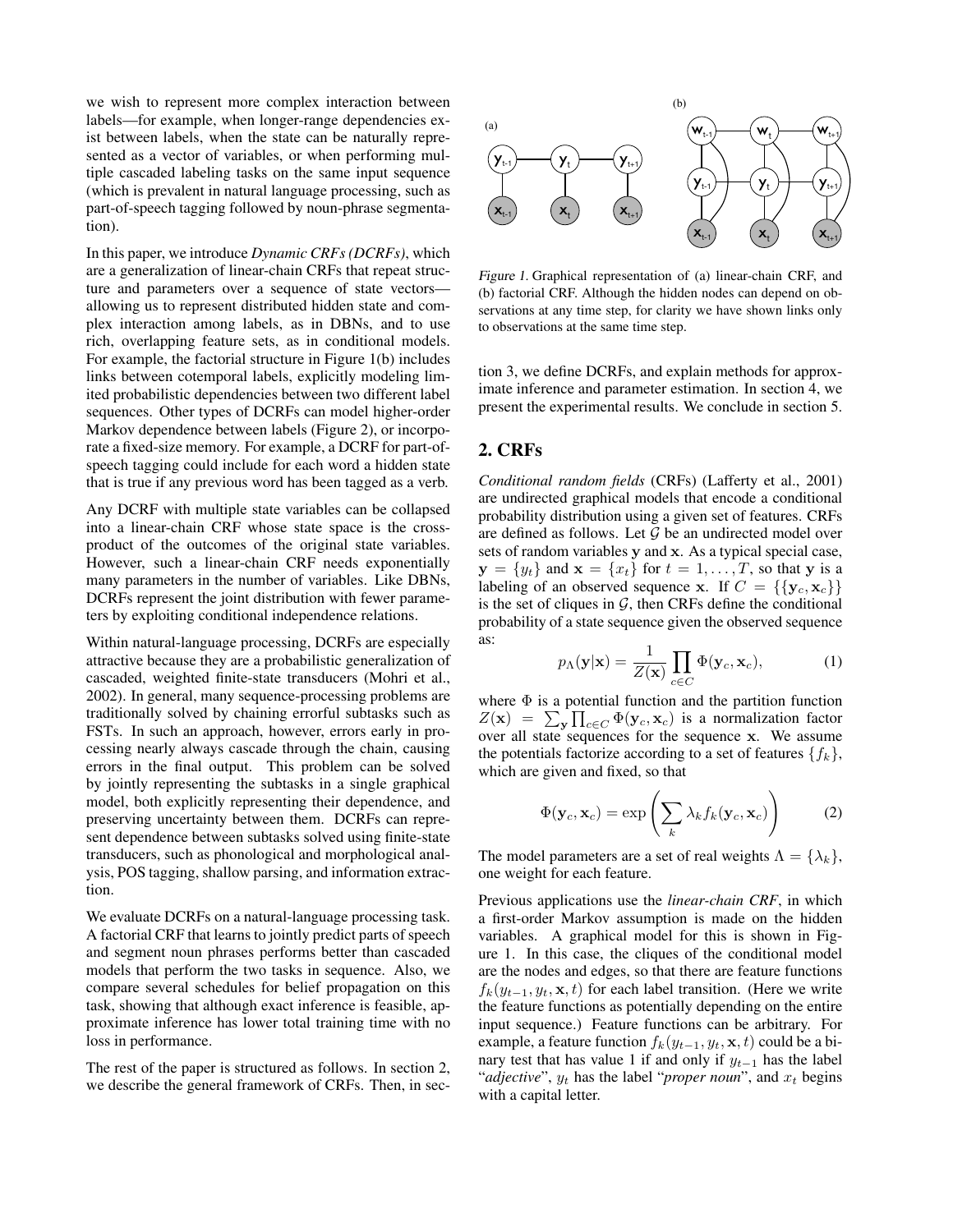

Figure 2. Examples of DCRFs. The dashed lines indicate the boundary between time steps.

# **3. Dynamic CRFs**

## **3.1. Model Representation**

A Dynamic CRF is a conditionally-trained undirected graphical model whose structure and parameters are repeated over a sequence. As with a DBN, a DCRF can be specified by a template that gives the graphical structure, features, and weights for two time steps, which can then be unrolled given an instance x. The same set of features and weights is used at each sequence position, so that the parameters are tied across the network. Several example templates are given in Figure 2.

Now we give a formal description of the unrolling process. Let  $y = \{y_1 \dots y_T\}$  be a sequence of random vectors  $y_i = (y_{i1} \dots y_{im})$ . To give the likelihood equation for arbitrary DCRFs, we require a way to describe a clique in the unrolled graph independent of its position in the sequence. For this purpose we introduce the concept of a *clique index*. Given a time t, we can denote any variable  $y_{ij}$  in y by two integers: its index  $j$  in the state vector  $y_i$ , and its time offset  $\Delta t = i - t$ . We will call a set  $c = \{(\Delta t, j)\}\$ of such pairs a clique index, which denotes a set of variables  $y_{t,c}$ by  $\mathbf{y}_{t,c} \equiv \{y_{t+\Delta t,j} | (\Delta t, j) \in c\}$ . That is,  $\mathbf{y}_{t,c}$  is the set of variables in the unrolled version of clique index  $c$  at time  $t$ .

Now we can formally define DCRFs:

**Definition** Let C be a set of clique indices,  $F =$  ${f_k(\mathbf{y}_{t,c}, \mathbf{x}, t)}$  *be a set of feature functions and*  $\Lambda = {\lambda_k}$ *be a set of real-valued weights. Then* (C, F,Λ) *is a DCRF if and only if*

$$
p(\mathbf{y}|\mathbf{x}) = \frac{1}{Z(\mathbf{x})} \prod_{t} \prod_{c \in C} \exp\left(\sum_{k} \lambda_k f_k(\mathbf{y}_{t,c}, \mathbf{x}, t)\right)
$$
(3)

where  $Z(\mathbf{x}) = \sum_{\mathbf{y}} \prod_t \prod_{c \in C} \exp \left( \sum_k \lambda_k f_k(\mathbf{y}_{t,c}, \mathbf{x}, t) \right)$  is *the partition function.*

Although we define a DCRF has having the same set of features for all the cliques, in practice, we choose feature functions  $f_k$  so that they are non-zero except on cliques with some index  $c_k$ . Thus, we will sometimes think of each clique index has having its own set of features and weights, and speak of  $f_k$  and  $\lambda_k$  as having an associated clique index  $c_k$ .

DCRFs generalize not only linear-chain CRFs, but more complicated structures as well. For example, in this paper, we use a *factorial CRF (FCRF)*, which has linear chains of labels, with connections between cotemporal labels. We name these after factorial HMMs (Ghahramani & Jordan, 1997). Figure 1(b) shows an unrolled factorial CRF. Consider an FCRF with L chains, where  $Y_{\ell,t}$  is the variable in chain  $\ell$  at time  $t$ . The clique indices for this DCRF are of the form  $\{(0, \ell), (1, \ell)\}\$  for each of the within-chain edges and  $\{(0, \ell), (0, \ell+1)\}\$  for each of the between-chain edges. The FCRF G defines a distribution over hidden states as:

$$
p(\mathbf{y}|\mathbf{x}) = \frac{1}{Z(\mathbf{x})} \left( \prod_{t=1}^{T-1} \prod_{\ell=1}^{L} \Phi_{\ell}(y_{\ell,t}, y_{\ell,t+1}, \mathbf{x}, t) \right)
$$

$$
\left( \prod_{t=1}^{T} \prod_{\ell=1}^{L-1} \Psi_{\ell}(y_{\ell,t}, y_{\ell+1,t}, \mathbf{x}, t) \right), \quad (4)
$$

where  $\{\Phi_{\ell}\}\$ are the potentials over the within-chain edges,  $\{\Psi_{\ell}\}\$  are the potentials over the between-chain edges, and  $Z(\mathbf{x})$  is the partition function. The potentials factorize according to the features  $\{f_k\}$  and weights  $\{\lambda_k\}$  of G as:

$$
\Phi_{\ell}(y_{\ell,t}, y_{\ell,t+1}, \mathbf{x}, t) = \exp\left\{\sum_{k} \lambda_{k} f_{k}(y_{\ell,t}, y_{\ell,t+1}, \mathbf{x}, t)\right\}
$$

$$
\Psi_{\ell}(y_{\ell,t}, y_{\ell+1,t}, \mathbf{x}, t) = \exp\left\{\sum_{k} \lambda_{k} f_{k}(y_{\ell,t}, y_{\ell+1,t}, \mathbf{x}, t)\right\}
$$

More complicated structures are also possible, such as semi-Markov CRFs, in which the state transition probabilities depend on how long the chain has been in its current state, and hierarchical CRFs, which are moralized versions of the hierarchical HMMs of Fine et al.  $(1998).<sup>1</sup>$  As in DBNs, this factorized structure can use many fewer parameters than the cross-product state space: even the two-level FCRF we discuss below uses less than an eighth of the parameters of the corresponding cross-product CRF.

<sup>&</sup>lt;sup>1</sup>Hierarchical HMMs were shown to be DBNs by Murphy and Paskin (2001).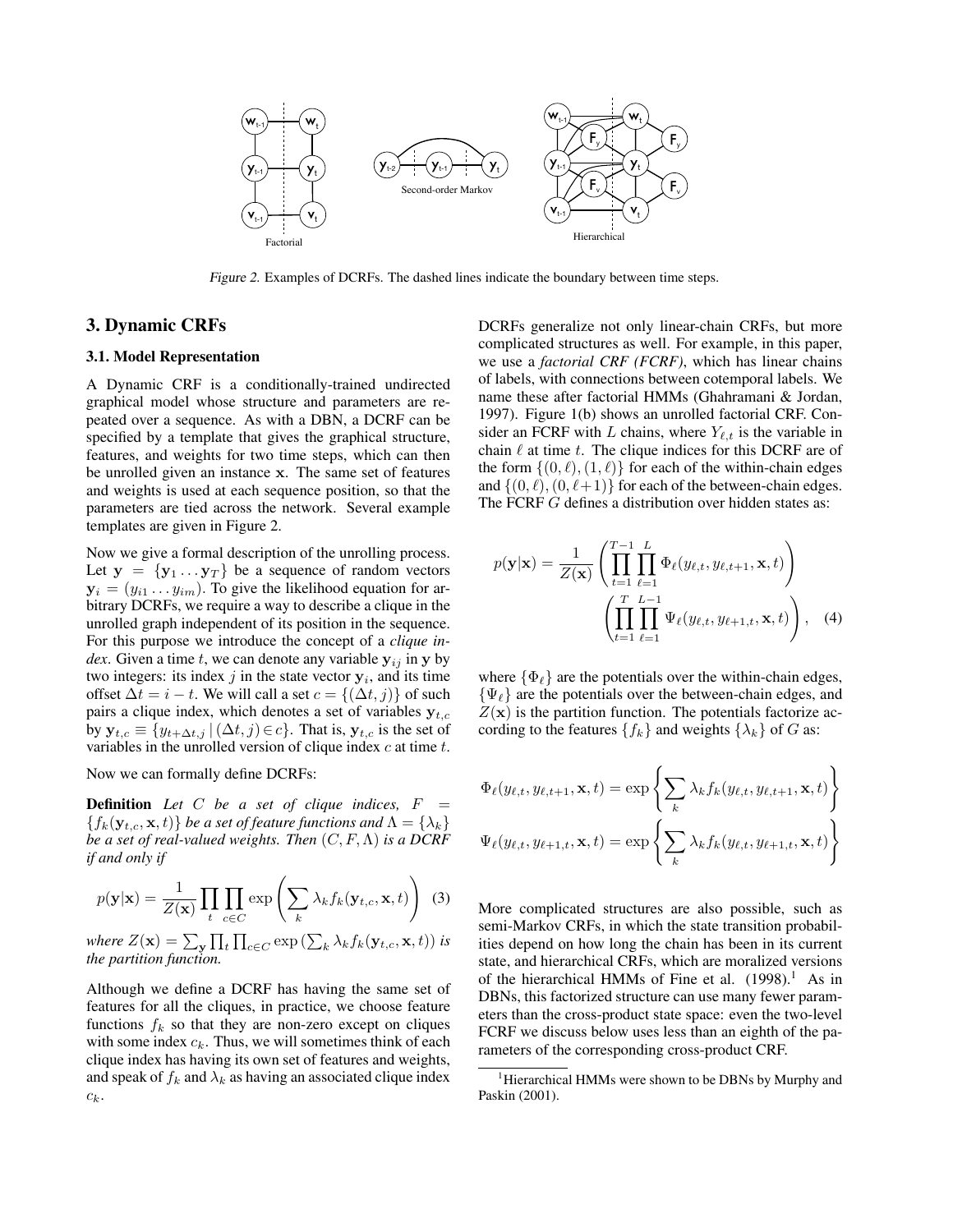#### **3.2. Inference in DCRFs**

Inference in a DCRF can be done using any inference algorithm for undirected models. For an unlabeled sequence x, we typically wish to solve two inference problems: (a) computing the marginals  $p(\mathbf{y}_{t,c}|\mathbf{x})$  over all cliques  $y_{t,c}$ , and (b) computing the Viterbi decoding  $y^* =$ arg max<sub>y</sub>  $p(y|x)$ . The Viterbi decoding is used to label a new sequence, and marginal computation is used for parameter estimation (Section 3.3).

Because marginal computation is needed during training, inference must be efficient so that we can use large training sets even if there are many labels. The largest experiment reported here required computing pairwise marginals in 866,792 different graphical models: one for each training example in each iteration of a convex optimization algorithm. Since exact inference can be expensive in complex DCRFs, we use approximate methods. Here we describe approximate inference using loopy belief propagation.

Although belief propagation is exact only in certain special cases, in practice it has been a successful approximate method for general graphical models (Murphy et al., 1999; Aji et al., 1998). In general, belief propagation algorithms iteratively update a vector  $\mathbf{m} = (m_u(x_v))$  of messages between pairs of vertices  $x_u$  and  $x_v$ . The update from  $x_u$  to  $x<sub>v</sub>$  is given by:

$$
m_u(x_v) \leftarrow \sum_{x_u} \Phi(x_u, x_v) \prod_{x_t \neq x_v} m_t(x_u), \tag{5}
$$

where  $\Phi(x_u, x_v)$  is the potential on the edge  $(x_u, x_v)$ . Performing this update for one edge  $(x_u, x_v)$  in one direction is called *sending a message* from  $x_u$  to  $x_v$ . Given a message vector m, approximate marginals are computed as

$$
p(x_u, x_v) \leftarrow \kappa \Phi(x_u, x_v) \prod_{x_t \neq x_v} m_t(x_u) \prod_{x_w \neq x_u} m_w(x_v), \tag{6}
$$

where  $\kappa$  is a normalization factor.

At each iteration of belief propagation, messages can be sent in any order, and choosing a good schedule can affect how quickly the algorithm converges. We describe two schedules for belief propagation: tree-based and random. The tree-based schedule, also known as tree reparameterization (TRP) (Wainwright et al., 2001; Wainwright, 2002), propagates messages along a set of cross-cutting spanning trees of the original graph. At each iteration of TRP, a spanning tree  $\mathcal{T}^{(i)} \in \Upsilon$  is selected, and messages are sent in both directions along every edge in  $\mathcal{T}^{(i)}$ , which amounts to exact inference on  $\mathcal{T}^{(i)}$ . In general, trees may be selected from any set  $\Upsilon = \{T\}$  as long as the trees in  $\Upsilon$  cover the edge set of the original graph. In practice, we select trees randomly, but we select first edges that have never been used in any previous iteration.

The random schedule simply sends messages across all

edges in random order. To improve convergence, we arbitrarily order each edge  $e_i = (s_i, t_i)$  and send all messages  $m_{s_i}(t_i)$  before any messages  $m_{t_i}(s_i)$ . Note that for a graph with V nodes and E edges, TRP sends  $O(V)$  messages per BP iteration, while the random schedule sends  $O(E)$  messages.

To perform Viterbi decoding, we use the same propagation algorithms, except that the summation in Equation 5 is replaced by maximization. Also, the algorithms that we have described apply to DCRFs with at most pairwise cliques. Inference in DCRFs with larger cliques can be performed straightforwardly using generalized versions of the variational approaches in this section (Yedidia et al., 2000; Wainwright, 2002).

#### **3.3. Parameter Estimation in DCRFs**

The parameter estimation problem is to find a set of parameters  $\Lambda = {\lambda_k}$  given training data  $D =$  ${x^{(i)}, y^{(i)}}_{i=1}^N$ . More specifically, we optimize the conditional log-likelihood

$$
\mathcal{L}(\Lambda) = \sum_{i} \log p_{\Lambda}(\mathbf{y}^{(i)} \mid \mathbf{x}^{(i)}).
$$
 (7)

The derivative of this with respect to a parameter  $\lambda_k$  associated with clique index  $c$  is

$$
\frac{\partial \mathcal{L}}{\partial \lambda_k} = \sum_i \sum_t f_k(\vec{y}_{t,c}^{(i)}, \mathbf{x}^{(i)}, t) - \sum_i \sum_t \sum_{\vec{y}_{t,c}} p_\Lambda(\vec{y}_{t,c} \mid \mathbf{x}^{(i)}) f_k(\vec{y}_{t,c}, \mathbf{x}^{(i)}, t).
$$
\n(8)

where  $\vec{y}_{t,c}^{(i)}$  is the assignment to  $\mathbf{y}_{t,c}$  in  $\mathbf{y}^{(i)}$ , and  $\vec{y}_{t,c}$  ranges over assignments to the clique  $y_{t,c}$ . Observe that it is the factor  $p_{\Lambda}(\vec{y}_{t,c} | \mathbf{x}^{(i)})$  that requires us to compute marginal probabilities in the unrolled DCRF.

To reduce overfitting, we define a prior  $p(\Lambda)$  over parameters, and optimize  $\log p(\Lambda|\mathcal{D}) = \mathcal{L}(\Lambda) + \log p(\Lambda)$ . We use a spherical Gaussian prior with mean  $\mu = 0$  and covariance matrix  $\Sigma = \sigma^2 I$ , so that the gradient becomes

$$
\frac{\partial p(\Lambda|\mathcal{D})}{\partial \lambda_k} = \frac{\partial \mathcal{L}}{\partial \lambda_k} - \frac{\lambda_k}{\sigma^2}.
$$

See Peng and McCallum (2004) for a comparison of different priors for linear-chain CRFs.

The function  $p(\Lambda|\mathcal{D})$  is convex, and can be optimized by any number of techniques, as in other maximum-entropy models (Lafferty et al., 2001; Berger et al., 1996). In the results below, we use L-BFGS, which has previously outperformed other optimization algorithms for linear-chain CRFs (Sha & Pereira, 2003; Malouf, 2002).

The analysis above was for the fully-observed case, where the training data include observed values for all variables in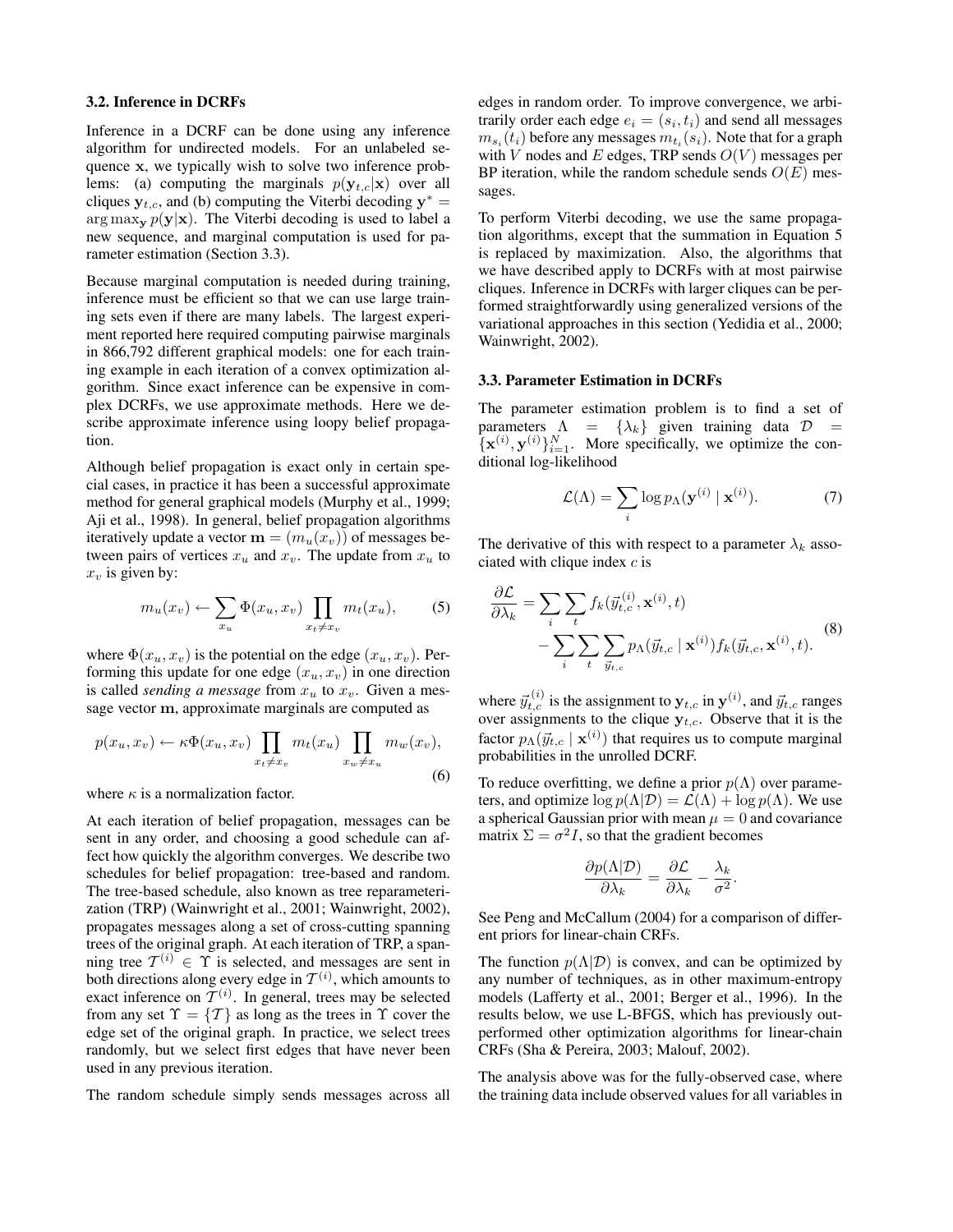

Number of training instances

Figure 3. Performance of FCRFs and cascaded approaches on noun-phrase chunking, averaged over five repetitions. The error bars on FCRF and CRF+CRF indicate the range of the repetitions.

the model. If some nodes are unobserved, the optimization problem becomes more difficult, because the log likelihood is no longer convex in general (details omitted for space).

# **4. Experiments**

We present experiments comparing factorial CRFs to other approaches on noun-phrase chunking (Sang & Buchholz, 2000). Also, we compare different schedules of loopy belief propagation in factorial CRFs.

### **4.1. Noun-Phrase Chunking**

Automatically finding the base noun phrases in a sentence can be viewed as a sequence labeling task by labeling each word as either BEGIN-PHRASE, INSIDE-PHRASE, or OTHER (Ramshaw & Marcus, 1995). The task is typically performed by an initial pass of part-of-speech tagging, but then it can be difficult to recover from errors by the tagger. In this section, we address this problem by performing partof-speech tagging and noun-phrase segmentation jointly in a single factorial CRF.

Our data comes from the CoNLL 2000 shared task (Sang & Buchholz, 2000), and consists of sentences from the Wall Street Journal annotated by the Penn Treebank project (Marcus et al., 1993). We consider each sentence to be a training instance, with single words as tokens. The data are divided into a standard training set of 8936 sentences and a test set of 2012 sentences. There are 45 different POS labels, and the three NP labels.

We compare a factorial CRF to two cascaded approaches, which we call *CRF+CRF* and *Brill+CRF*. CRF+CRF uses one linear-chain CRF to predict POS labels, and another linear-chain CRF to predict NP labels, using as a feature the Viterbi POS labeling from the first CRF. Brill+CRF

|                | Size | CRF+CRF | Brill+CRF | FCRF  |
|----------------|------|---------|-----------|-------|
| POS accuracy   | 223  | 86.23   |           | 93.12 |
|                | 447  | 90.44   |           | 95.43 |
|                | 670  | 92.33   | N/A       | 96.34 |
|                | 894  | 93.56   |           | 96.85 |
|                | 2234 | 96.18   |           | 97.87 |
|                | 8936 | 98.28   |           | 98.92 |
| NP accuracy    | 223  | 92.67   | 93.75     | 93.87 |
|                | 447  | 94.09   | 94.91     | 95.03 |
|                | 670  | 94.72   | 95.46     | 95.46 |
|                | 894  | 95.17   | 95.75     | 95.86 |
|                | 2234 | 96.08   | 96.38     | 96.51 |
|                | 8936 | 96.98   | 97.09     | 97.36 |
| Joint accuracy | 223  | 81.92   |           | 89.19 |
|                | 447  | 86.58   |           | 91.85 |
|                | 670  | 88.68   | N/A       | 92.86 |
|                | 894  | 90.06   |           | 93.60 |
|                | 2234 | 93.00   |           | 94.90 |
| NP F1          | 8936 | 95.56   |           | 96.48 |
|                | 223  | 83.84   | 86.02     | 86.03 |
|                | 447  | 86.87   | 88.56     | 88.59 |
|                | 670  | 88.19   | 89.65     | 89.64 |
|                | 894  | 89.21   | 90.31     | 90.55 |
|                | 2234 | 91.07   | 91.90     | 92.02 |
|                | 8936 | 93.10   | 93.33     | 93.87 |

Table 1. Comparison of performance of cascaded models and FCRFs on simultaneous noun-phrase chunking and POS tagging. The row CRF+CRF lists results from cascaded CRFs, and Brill+CRF lists results from a linear-chain CRF given POS tags from the Brill tagger. The FCRF always outperforms CRF+CRF, and given sufficient training data outperforms Brill+CRF. With small amounts of training data, Brill+CRF and the FCRF perform comparably, but the Brill tagger was trained on over 40,000 sentences, including some in the CoNLL 2000 test set.

predicts NP labels using the POS labels provided from the Brill tagger, which we expect to be more accurate than those from our CRF, because the Brill tagger was trained on over four times more data, including sentences from the CoNLL 2000 test set.

The factorial CRF uses the graph structure in Figure 1(b), with one chain modeling the part-of-speech process and the other modeling the noun-phrase process. We use L-BFGS to optimize the posterior  $p(\Lambda|\mathcal{D})$ , and TRP to compute the marginal probabilities required by  $\partial \mathcal{L}/\partial \lambda_k$ . Based on past experience with linear-chain CRFs, we use the prior variance  $\sigma^2 = 10$  for all models.

We factorize our features as  $f_k(y_{t,c}, x, t)$  $p_k(y_{t,c})q_k(\mathbf{x}, t)$  where  $p_k(y_{t,c})$  is a binary function on the assignment, and  $q_k(\mathbf{x}, t)$  is a function solely of the input string. Table 2 shows the features we use. All three approaches use the same features, with the obvious exception that the FCRF and the first stage of CRF+CRF do not use the POS features  $T_t = T$ .

Performance on noun-phrase chunking is summarized in Table 1. As usual, we measure performance on chunking by *precision*, the percentage of returned phrases that are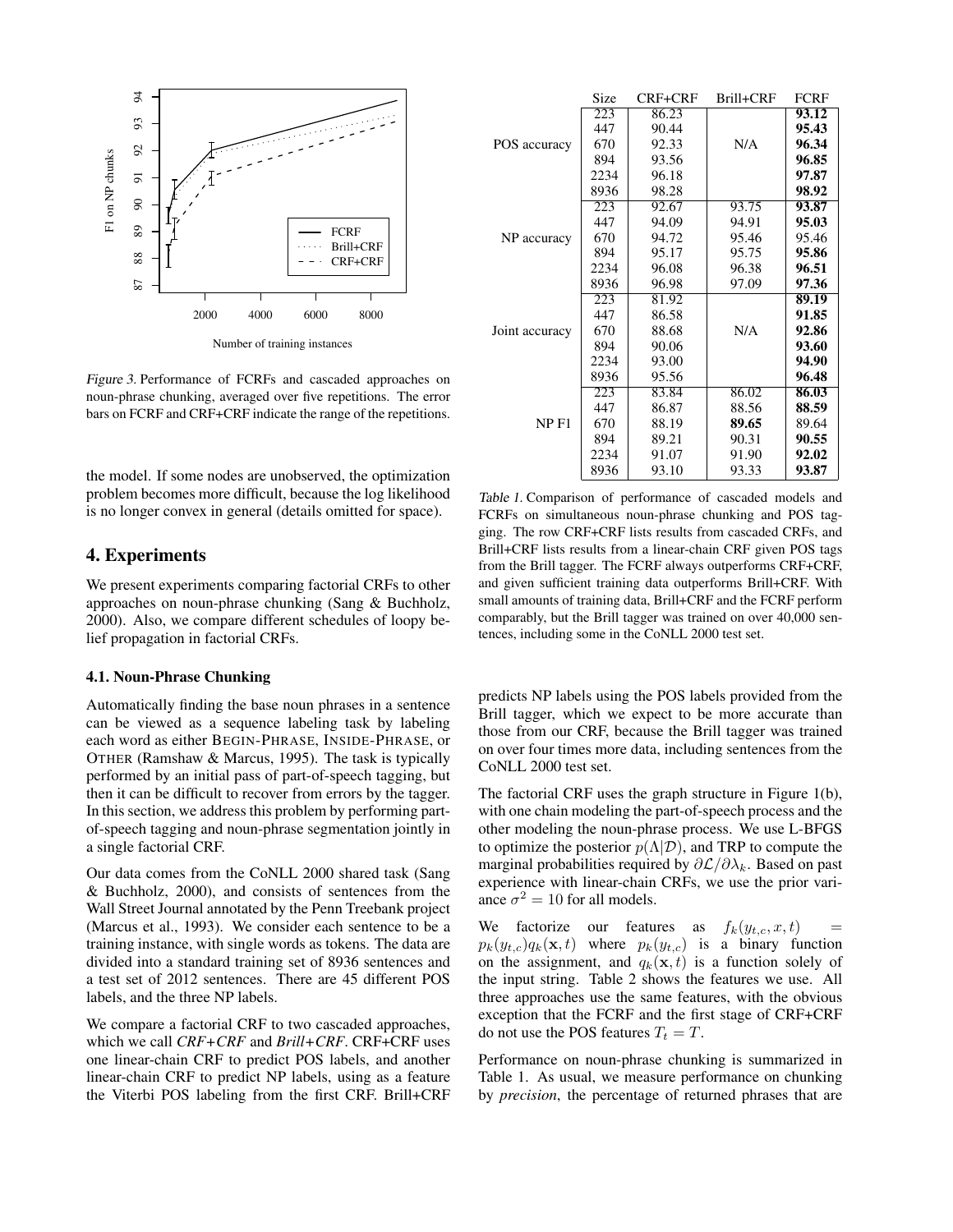| $w_{t-\delta} = w$                                               |  |  |  |  |
|------------------------------------------------------------------|--|--|--|--|
| $w_t$ matches [A-Z] [a-z] +                                      |  |  |  |  |
| $w_t$ matches [A-Z]                                              |  |  |  |  |
| $w_t$ matches $[A-Z]+$                                           |  |  |  |  |
| $w_t$ matches $[A-Z]+[a-z]+[A-Z]+[a-z]$                          |  |  |  |  |
| $w_t$ matches $\cdot$ * [0-9] $\cdot$ *                          |  |  |  |  |
| $w_t$ appears in list of first names,                            |  |  |  |  |
| last names, company names, days,                                 |  |  |  |  |
| months, or geographic entities                                   |  |  |  |  |
| $w_t$ is contained in a lexicon of words                         |  |  |  |  |
| with POS $T$ (from Brill tagger)                                 |  |  |  |  |
| $T_t = T$                                                        |  |  |  |  |
| $q_k(\mathbf{x}, t + \delta)$ for all k and $\delta \in [-3, 3]$ |  |  |  |  |

Table 2. Input features  $q_k(\mathbf{x}, t)$  for the CoNLL data. In the above  $w_t$  is the word at position t,  $T_t$  is the POS tag at position t, w ranges over all words in the training data, and  $T$  ranges over all part-of-speech tags.

correct; *recall*, the percentage of correct phrases that were returned; and their harmonic mean  $F_1$ . In addition, we also report accuracy on POS labels,<sup>2</sup> accuracy on the NP labels, and joint accuracy on (POS, NP) pairs. Joint accuracy is simply the number of sequence positions for which all labels were correct. The NP label accuracy should not be compared across systems, because different systems use different labeling schemes to encode which words are in the same chunk.

Each row in Table 1 is the average of five different random subsets of the training data, except for row 8936, which is run on the single official CoNLL training set. All conditions used the same 2012 sentences in the official test set.

On the full training set, FCRFs perform better on NP chunking than either of the cascaded approaches, including Brill+POS. The Brill tagger (Brill, 1994) is an established high-performance tagger whose training set is not only over four times bigger than the CoNLL 2000 data set, but also includes the WSJ corpus from which the CoNLL 2000 test set was derived. The Brill tagger is 97% accurate on the CoNLL data. Also, note that the FCRF—which predicts both noun-phrase boundaries and POS—is more accurate than a linear-chain CRF which predicts only partof-speech. We conjecture that the NP chain captures longrun dependencies between the POS labels.

On smaller training subsets, the FCRF outperforms CRF+CRF and performs comparably to Brill+CRF. For all the training subset sizes, the difference between CRF+CRF and the FCRF is statistically significant by a two-sample t-test ( $p < 0.002$ ). In fact, there was no subset of the

| Method            | Time (hr) |      | NP F1 |      | LBFGS iter        |
|-------------------|-----------|------|-------|------|-------------------|
|                   | μ         | S    | $\mu$ | S    | $\mu$             |
| Random (3)        | 15.67     | 2.90 | 88.57 | 0.54 | 63.6              |
| Tree $(3)$        | 13.85     | 11.6 | 88.02 | 0.55 | 32.6              |
| Tree $(\infty)$   | 13.57     | 3.03 | 88.67 | 0.57 | 65.8              |
| Random $(\infty)$ | 13.25     | 1.51 | 88.60 | 0.53 | $76.\overline{0}$ |
| Exact             | 20.49     | 1.97 | 88.63 | 0.53 | 73 6              |

Table 3. Comparison of F1 performance on the chunking task by inference algorithm. The columns labeled  $\mu$  give the mean over five repetitions, and s the sample standard deviation. Approximate inference methods have labeling accuracy very similar to exact inference with lower total training time. The differences in training time between Tree  $(\infty)$  and Exact and between Random  $(\infty)$  and Exact are statistically significant by a paired t-test  $(df = 4; p < 0.005).$ 

data on which CRF+CRF performed better than the FCRF. The variation over the randomly selected training subsets is small—the standard deviation over the five repetitions has mean 0.39—indicating that the observed improvement is not due to chance. Performance and variance on nounphrase chunking is shown in Figure 3.

On this data set, several systems are statistically tied for best performance. Kudo and Matsumoto (2001) report an F1 of 94.39 using a combination of voting support vector machines. Sha and Pereira (2003) give a linear-chain CRF that achieves an F1 of 94.38, using a second-order Markov assumption, and including bigram and trigram POS tags as features. An FCRF imposes a first-order Markov assumption over labels, and represents dependencies only between cotemporal POS and NP label, not POS bigrams or trigrams. Thus, Sha and Pereira's results suggest that more richly-structured DCRFs could achieve better performance than an FCRF.

Other DCRF structures can be applied to many different language tasks, including information extraction. Peshkin and Pfeffer (2003) apply a generative DBN to extraction from seminar announcements (Frietag & McCallum, 1999), attaining improved results, especially in extracting locations and speakers, by adding a factor to remember the identity of the last non-background label. Our early results with a similar structure seem promising, for example, one DCRF structure performs within 2% F1 of a linear chain CRF, despite being trained on 37% less data.

#### **4.2. Comparison of Inference Algorithms**

Because DCRFs can have rich graphical structure, and require many marginal computations during training, inference is critical to efficient training with many labels and large data sets. In this section, we compare different inference methods both on training time and labeling accuracy of the final model.

Because exact inference is feasible for a two-chain FCRF, this provides a good case to test whether the final classifica-

<sup>&</sup>lt;sup>2</sup>To simulate the effects of a cascaded architecture, the POS labels in the CoNLL-2000 training and test sets were automatically generated by the Brill tagger. Thus, POS accuracy measures agreement with the Brill tagger, not agreement with human judgements.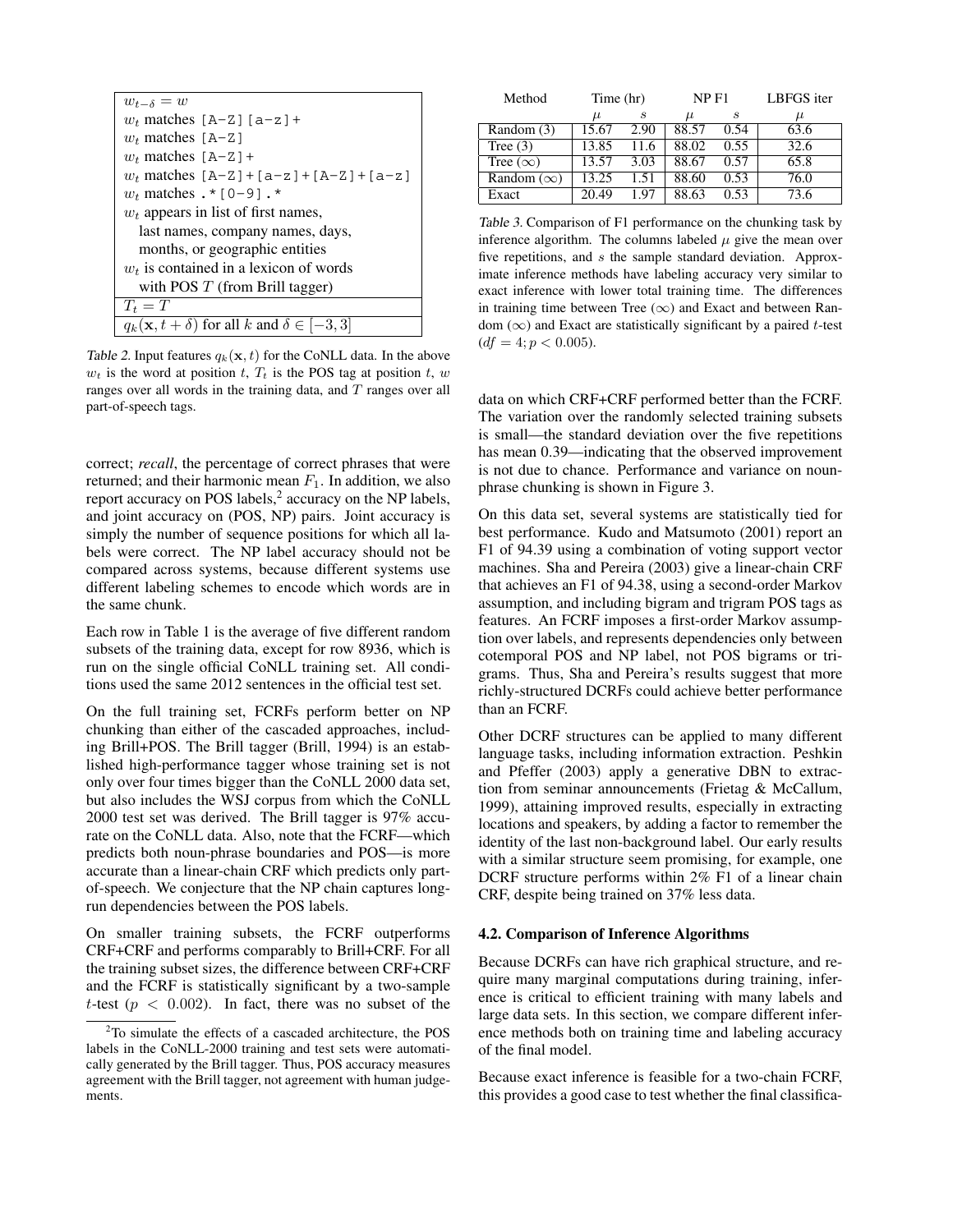tion accuracy suffers when approximate methods are used to calculate the gradient. Also, we can compare different methods for approximate inference with respect to speed and accuracy.

We train factorial CRFs on the noun-phrase chunking task described in the last section. We compute the gradient using exact inference and approximate belief propagation using random, and tree-based schedules, as described in section 3.2. Algorithms are considered to have converged when no message changes by more than  $10^{-3}$ . In these experiments, the approximate BP algorithms always converged, although this is not guaranteed in general. We trained on five random subsets of 5% of the training data, and the same five subsets were used in each condition. All experiments were performed on a 2.8 GHz Intel Xeon with 4 GB of memory.

For each message-passing schedule, we compare terminating on convergence (Random( $\infty$ ) and Tree( $\infty$ ) in Table 3), to terminating after three iterations (Random (3) and Tree (3)). Although the early-terminating BP runs are less accurate, they are faster, which we hypothesized could result in lower overall training time. If the gradient is too inaccurate, however, then the optimization will require many more iterations, resulting in greater training time overall, even though the time per gradient computation is lower. Another hazard is that no maximizing step may be possible along the approximate gradient, even if one is possible along the true gradient. In this case, the gradient descent algorithm terminates prematurely, leading to decreased performance.

Table 3 shows the average F1 score and total training times of DCRFs trained by the different inference methods. Unexpectedly, letting the belief propagation algorithms run to convergence led to lower training time than the early cutoff. For example, even though Random(3) averaged 427 sec per gradient computation compared to 571 sec for Random( $\infty$ ), Random( $\infty$ ) took less total time to train, because Random( $\infty$ ) needed an average of 83.6 gradient computations per training run, compared to 133.2 for Random(3).

As for final classification performance, the various approximate methods and exact inference perform similarly, except that Tree(3) has lower final performance because maximization ended prematurely, averaging only 32.6 maximizer iterations. The variance in F1 over the subsets, although not large, is much larger than the F1 difference between the inference algorithms.

Previous work (Wainwright, 2002) has shown that TRP converges faster than *synchronous* belief propagation, that is, with Jacobi updates. Both the schedules discussed in section 3.2 use asynchronous Gauss-Seidel updates. We emphasize that the graphical models in these experiments are always pairs of coupled chains. On more complicated models, or with a different choice of spanning trees, treebased updates could outperform random asynchronous updates. Also, in complex models, the difference in classification accuracy between exact and approximate inference could be larger, but then exact inference is likely to be intractable.

In summary, we draw three conclusions about this model. First, using approximate inference instead of exact inference leads to lower overall training time with no loss in accuracy. Second, there is little difference between a random tree schedule and a completely random schedule for belief propagation. Third, running belief propagation to convergence leads both to increased classification accuracy and lower overall training time than an early cutoff.

# **5. Conclusions**

Dynamic CRFs are conditionally-trained undirected sequence models with repeated graphical structure and tied parameters. They combine the best of both conditional random fields and the widely successful dynamic Bayesian networks (DBNs). DCRFs address difficulties of DBNs, by easily incorporating arbitrary overlapping input features, and of previous conditional models, by allowing more complex dependence between labels. Inference in DCRFs can be done using approximate methods, and training can be done by maximum a posteriori estimation.

Empirically, we have shown that factorial CRFs can be used to jointly perform several labeling tasks at once, sharing information between them. Such a joint model performs better than a model that does the individual labeling tasks sequentially, and has potentially many practical implications, because cascaded models are ubiquitous in NLP. Also, we have shown that using approximate inference leads to lower total training time with no loss in accuracy.

In future research, we plan to explore other inference methods to make training more efficient, including expectation propagation (Minka, 2001) and variational approximations. Also, investigating other DCRF structures, such as hierarchical CRFs and DCRFs with memory of previous labels, could lead to applications into many of the tasks to which DBNs have been applied, including object recognition, speech processing, and bioinformatics.

# **Acknowledgments**

We thank the three anonymous reviewers for many helpful comments. This work was supported in part by the Center for Intelligent Information Retrieval; by SPAWARSYSCEN-SD grant number N66001-02-1-8903; by the Defense Advanced Research Projects Agency (DARPA), through the Department of the Interior, NBC, Acquisition Services Division, under contract number NBCHD030010; and by the Central Intelligence Agency, the National Security Agency and National Science Foundation under NSF grant # IIS-0326249. Any opinions, findings and conclusions or recommendations expressed in this material are the au